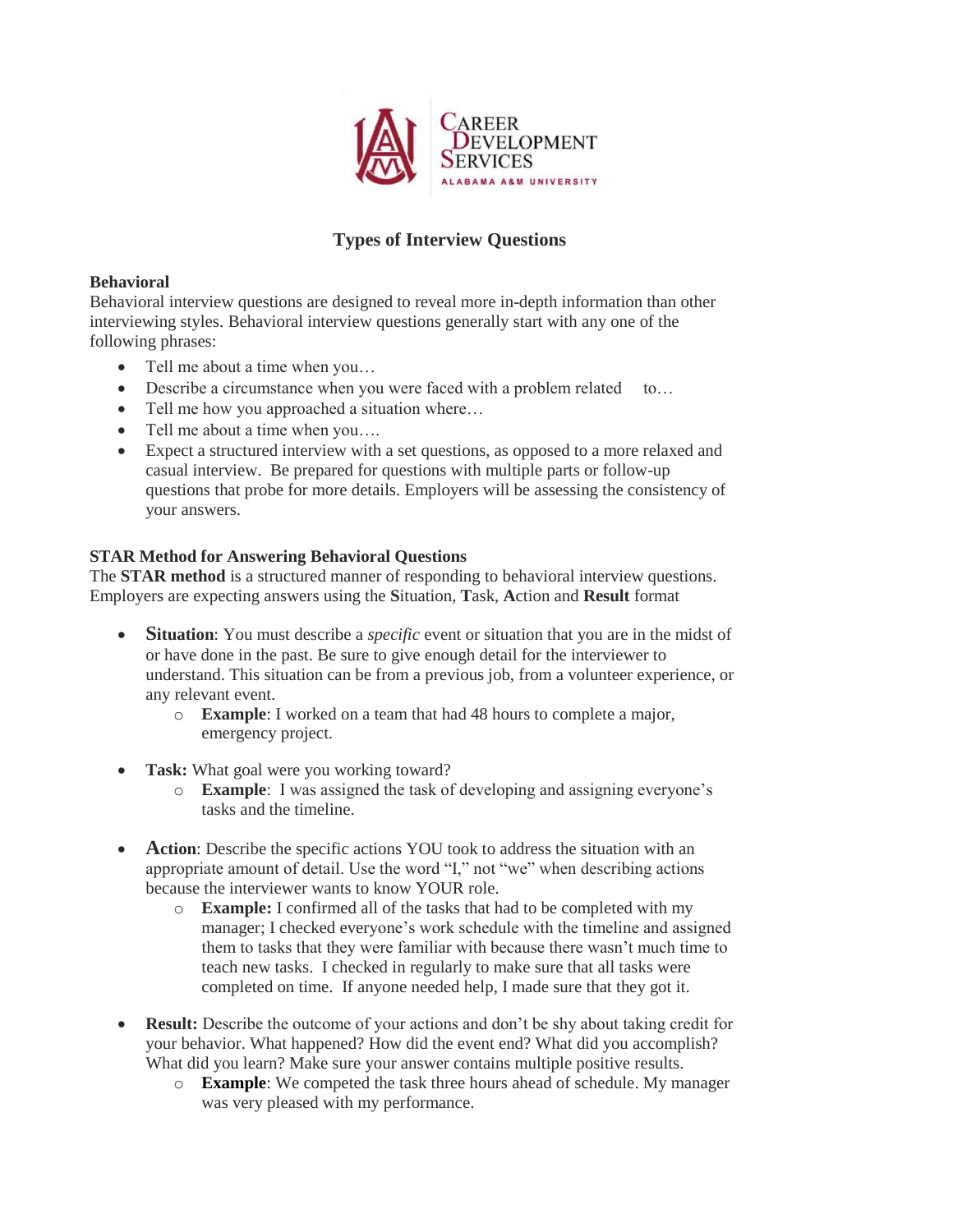# **Additional Interview Questions**

#### **Personal**

Tell me about yourself. What do you like to do in your spare time? Why did you choose to interview with our organization? Describe your ideal job. What can you offer us? What do you consider to be your greatest strengths? Weaknesses? How do you think your friends would describe you? Define success. Failure. Share a failure? What did you learn from it? Of which accomplishments are you most proud? Who are your role models? Why? How does your education/experience relate to this job? What motivates you most in a job? How have you handled getting along with a difficult former professor/ supervisor/co-worker? Have you ever spoken before a group? How large? Why should we hire you rather than another candidate? What do you know about our organization (products or services)? Where do you want to be in five years? Ten years? Do you plan to further your education?

#### **Education**

Why did you choose your major? Why did you choose to attend your university? Did you receive a good education? In what ways? In which campus activities did you participate? Tell me about your leadership skills. Which classes in your major did you like best? Least? Why? If you were to start over, what would you change about your education? Which elective classes did you like best? Least? Why? Do your grades accurately reflect your ability? Why or why not? Were you financially responsible for any portion of your college education?

## **Experience**

What job-related skills have you developed? In what positions did you work while in school? What did you learn from these work experiences? What did you enjoy most about your last job? Least? Have you ever quit a job? Why? Give an example of a situation in which you provided a solution to an employer. Give an example of a time in which you worked under deadline pressure. Have you ever done any volunteer work? How would a former supervisor describe your work?